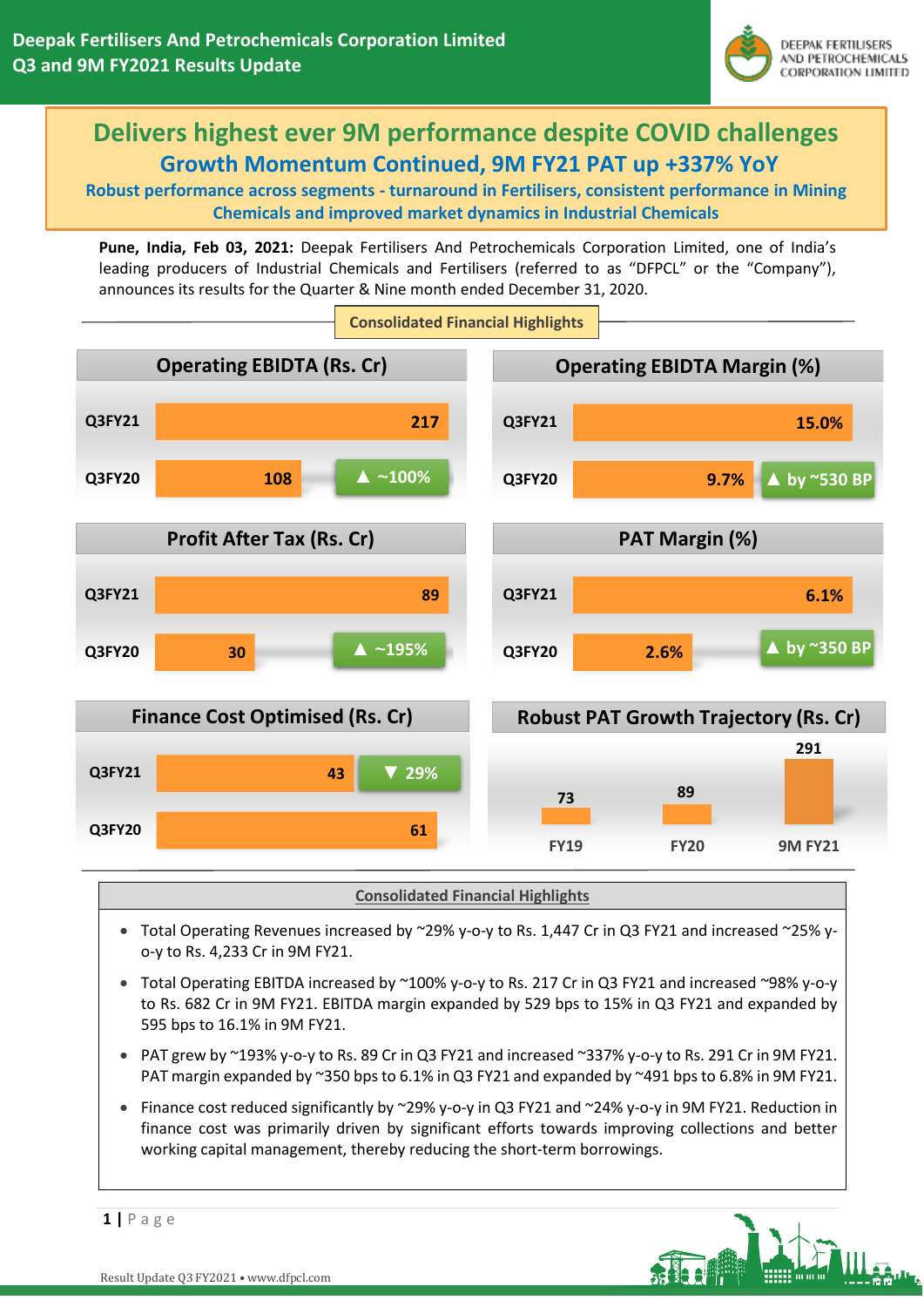

### **Consolidated Operational Highlights**

- CNB business delivered its fifth consecutive profitable quarter in a row. CNB segment profit improved from Rs. 4.4 Cr in Q3 FY20 to Rs. 55.4 Cr in Q3 FY21. Margins improved from 0.9% in Q3 FY20 to 8.6% in Q3 FY21
- During 9M FY2021, differentiated NPK (Smartek) sales volumes grew by 124% y-o-y with its improved value proposition and strong market acceptance.
- Greenfield Nitric Acid plant at Dahej delivered an outstanding quarter with >100% capacity utilization in CNA and ~95% in DNA.
- With consistently improving business performance from Industrial Chemical and Fertiliser segments, the Company is now having relatively much balanced product portfolio mix.

**Macro-Economic Growth Drivers**

- The Government's recently announced policies on 'Commercial Mining' are expected to generate significant growth in mining activities.
- Drive for Atmanirbhar is encouraging demand for downstream chemicals of Nitric Acids and domestic Coal Mining sector.
- With focused large agricultural support, recent reforms for doubling farmer income and other related initiatives are expected to provide boost to innovative fertiliser initiatives in the country. This is expected to further enhance corp productivity and yield, farmer income and also reduce water consumption requirements.

**Commenting on the performance, Mr. Sailesh C. Mehta, Chairman & Managing Director, Deepak Fertilisers And Petrochemicals Corporation Limited, said:**

*"It gives me great pleasure to share with you that DFPCL has registered a remarkable growth in EBITDA of 100% y-o-y and PAT of over 190% y-o-y for the quarter. DFPCL demonstrated robust growth across all three key business segments. Tremendous focus on improving operational efficiencies, stringent cost optimisation initiatives whilst integrating technologies and innovations into daily operations during this unprecedented COVID phase have led to this stellar business performance.*



*The overall performance of the IC business in Q3 FY21 significantly improved*

*year on year; primarily driven by the robust demand for Nitric Acid. A similar trend is seen even in the exports markets which favoured us in improving our business margins and overall growth for the quarter. Our Dahej plant achieved 100% utilization capacity.*

*Fertiliser business delivered its fifth consecutive profitable quarter in Q3 FY21. We sold around 3.2 lakh MT of Smartek product during the year till December end which is over 120% growth over same period last year.* 

*TAN business also witnessed growth in Q3 as end use industries like Infrastructure, Mining, Cement and Coal are showing signs of improvement. Introduction of cost effective and high performance ANFO explosives as a substitute for conventional emulsion explosives will further boost the TAN volumes going forward.*

*Though, retrieving rains has caused damages to kharif crops and delayed Rabi sowing, we are optimistic for a good rabi season. Gradual shift in the manufacturing activity of chemical intermediates from China to India is a big positive for Indian manufacturers. We expect this* 

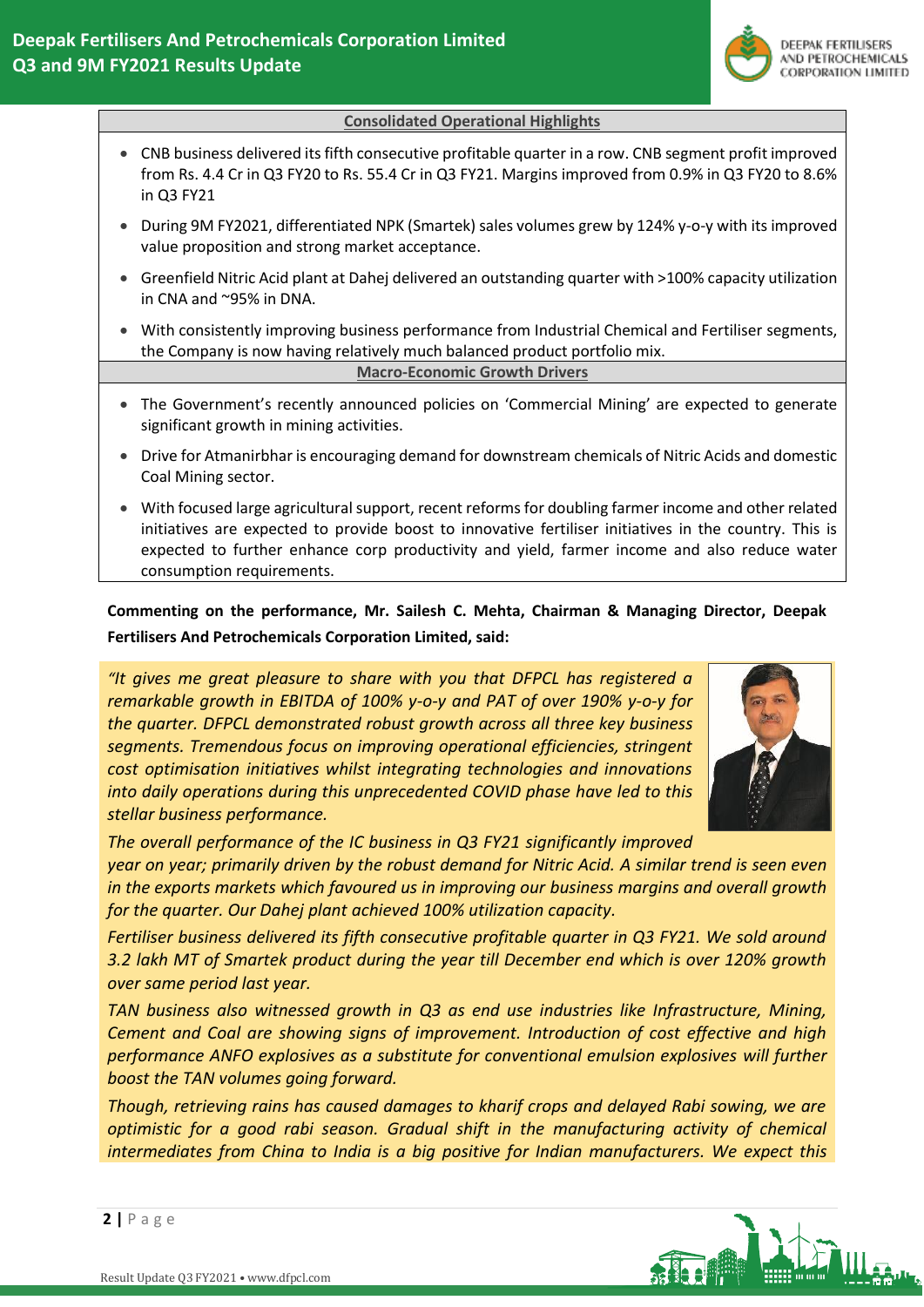

*momentum in nitric acid business to continue in the near term and contribute to our consolidated operating margins.* 

*Furthermore, recently announced Budget by GOI has laid additional emphasis in boosting national Infrastructure, which is backbone of any developing nation. We anticipate our TAN business to significantly benefit from the infrastructure spending. Since most of our businesses cater to the critical sectors of the economy, we are confident of continuing our growth momentum on the back of robust GDP growth for India in the coming years."*

## *Consolidated Segment Performance Q3 FY21 vs Q3 FY20*

## **1. Fertilisers Segment**

- Manufactured business reported revenue of Rs. 562 Crores in Q3FY21 as compared to Rs. 404 Crores in Q3FY20 (an increase of 39% y-o-y). Trading business increased by about 28% y-o-y to Rs. 85 Crores in Q3FY21.
- **123 222 320 FY19 FY20 9M FY21 Smartek Sales Volumes (KT)**
- Another quarter of strong performance backed by improved volumes, good demand and enormous marketing efforts. With substantial
- reduction in COVID cases, normal shift operations restored across manufacturing sites.
- NP sales volumes in Q3 increased by 13.6% y-o-y and NPK by 51.9% y-o-y. Higher sales volumes were supported by good rains in the core command area and demand for recently launch Superfast Bensulf.
- In line with the Company's strategic decision to move from commodity to differentiated fertiliser segment, DFPCL sold about 3,20,160 MT of Smartek during 9M FY21, a growth of 124% y-o-y.
- Overall margins improved significantly due to higher proportion of Smartek in the product mix with higher realisations.
- New N14 smart grade technology established and stabilised.
- Adverse y-o-y movement of RM Prices of Ammonia and Phos Acid.



## Rs. 544 Crores in Q3FY20 (an increase of 26% y-o-y). Chemical Trading business increased by about 11% y-o-y to Rs. 110 Crores in Q3FY21.

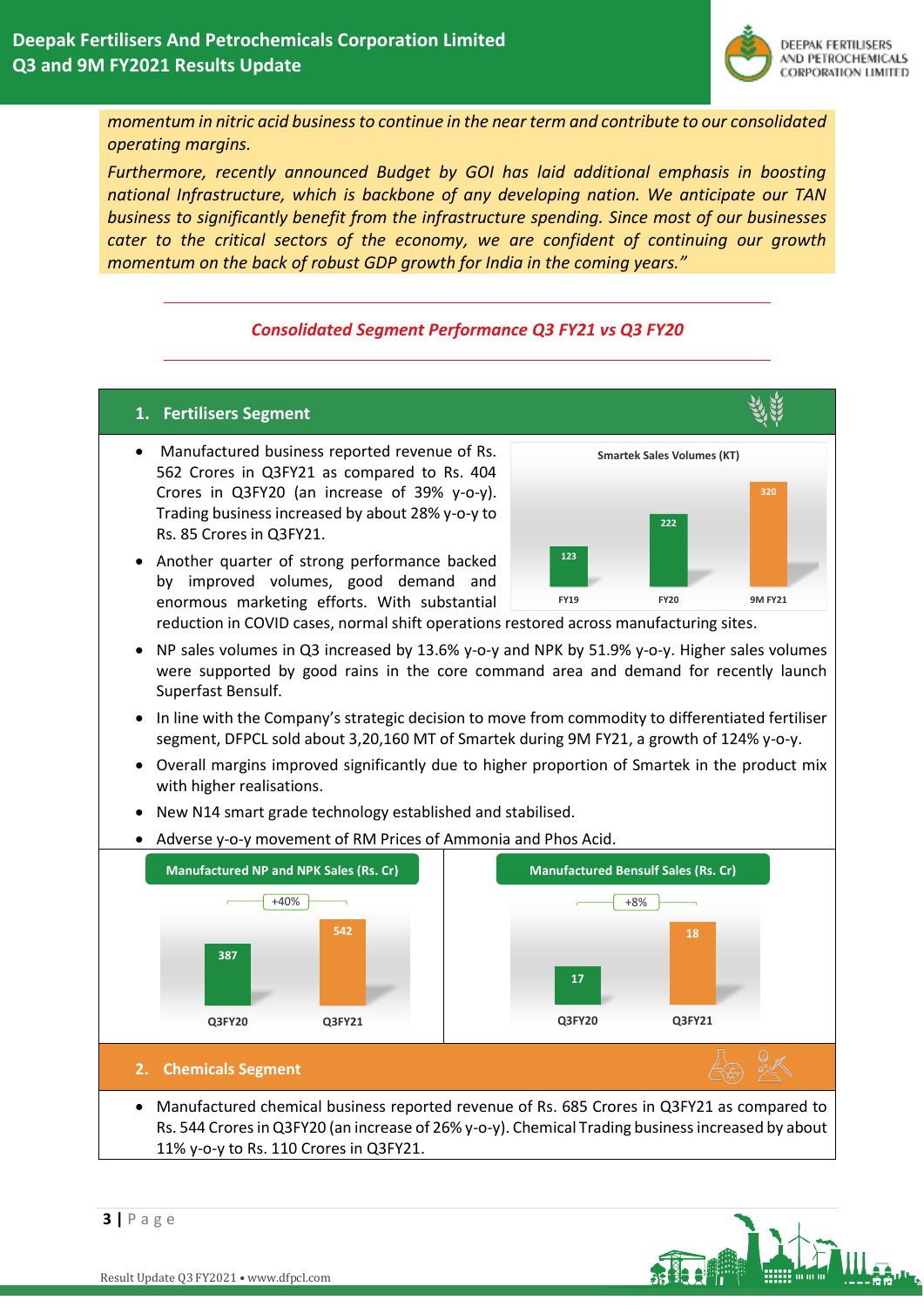

- Manufactured IPA revenues increased by 78% y-o-y to Rs. 131 Crores in Q3FY21. IPA demand remained robust in Q3; Manufactured sales volumes increased by ~20% y-o-y. Softening in IPA prices are being witnessed.
- Manufactured Acid Sales revenue increased by ~16% y-o-y in Q3FY21. Robust performance in Acids business mainly driven by improved prices and overall demand. Greenfield Nitric Acid plant at Dahej delivered an outstanding quarter with >100% capacity utilization in CNA and ~95% in DNA.
- The shift in manufacturing activity of chemical intermediates from China to India is becoming more evident with passage of time. Similar price movement is seen in exports markets as well. Merchant sales in international market also reduced substantially from Korean and Taiwanese producers resulting in NA shortages.
- Manufactured TAN Sales increased by 14% y-o-y in Q3FY21. Strong demand of TAN products witnessed Q-o-Q and Y-o-Y; Pricing improved significantly aided by the demand-supply issue in the market particularly for HDAN and AN Melt.
- TAN business continues to deliver strong and consistent margins quarter over quarter.
- Although, demand for LDAN increased compared to Q2 and Q1 FY21, weak performance of Infrastructure, Cement and Steel related sectors has resulted in lower-than-expected volumes as many of the cement plants are still at below pre-COVID levels of capacity utilization.
- As part of Forward Integration strategy, commercial production of HANFO Cartridges (LDAN Based) started.



**--------------------------------------------------------------------------------------------------------------------------------------------**